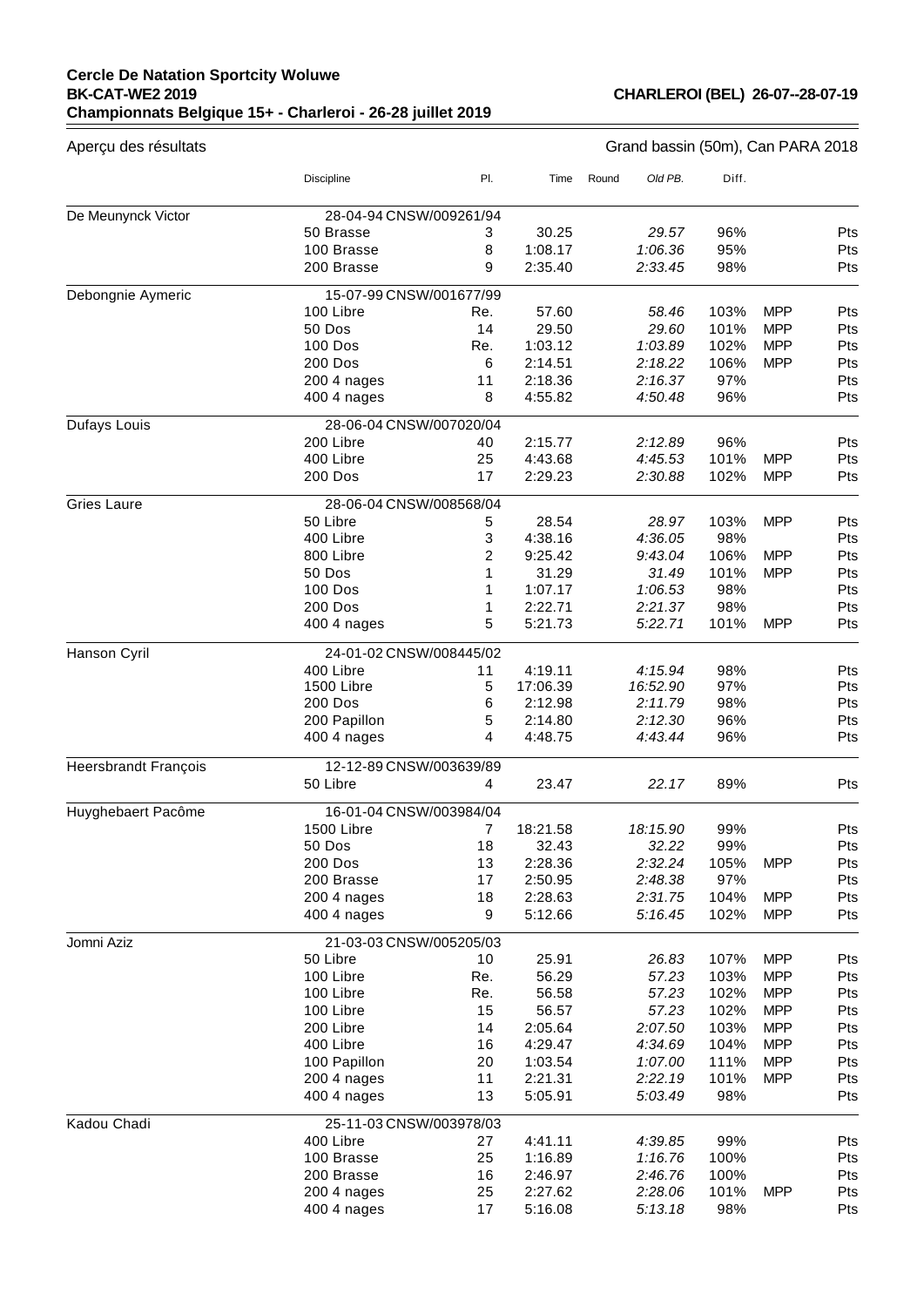## Cercle De Natation Sportcity Woluwe BK-CAT-WE2 2019

| Kenworthy Kate       | 15-01-02 CNSW/005997/02              |                |                    |                    |             |            |            |  |
|----------------------|--------------------------------------|----------------|--------------------|--------------------|-------------|------------|------------|--|
|                      | 50 Libre                             | 43             | 29.74              | 29.47              | 98%         |            | Pts        |  |
|                      | 100 Libre                            | 33             | 1:02.69            | 1:02.25            | 99%         |            | Pts        |  |
|                      | 200 Libre                            | 30             | 2:19.28            | 2:15.92            | 95%         |            | Pts        |  |
|                      | 400 Libre                            | 19             | 4:50.50            | 4:45.72            | 97%         |            | Pts        |  |
|                      | 100 Papillon                         | 21             | 1:10.38            | 1:09.90            | 99%         |            | Pts        |  |
| Kopa Madli           | 17-03-02 CNSW/002938/02              |                |                    |                    |             |            |            |  |
|                      | 50 Libre                             | 22             | 28.60              | 28.94              | 102%        | <b>MPP</b> | Pts        |  |
|                      | 100 Libre                            | Re.            | 1:01.59            | 1:02.19            | 102%        | <b>MPP</b> | Pts        |  |
|                      | 100 Libre                            | 19             | 1:01.15            | 1:02.19            | 103%        | <b>MPP</b> | Pts        |  |
|                      | 200 Libre                            | 23             | 2:15.87            | 2:15.42            | 99%         |            | Pts        |  |
|                      | 400 Libre                            | 17             | 4:47.71            | 4:47.92            | 100%        | <b>MPP</b> | Pts        |  |
|                      | 50 Papillon                          | 29             | 31.53              | 30.02              | 91%         |            | Pts        |  |
|                      | 100 Papillon                         | 22             | 1:10.39            | 1:06.69            | 90%         |            | Pts        |  |
| Kyriakides Niels     | 07-04-04 CNSW/007831/04              |                |                    |                    |             |            |            |  |
|                      | 50 Libre                             | 15             | 27.04              | 27.31              | 102%        | <b>MPP</b> | Pts        |  |
|                      | 100 Libre                            | 21             | 58.98              | 59.37              | 101%        | <b>MPP</b> | Pts        |  |
|                      | 200 Libre                            | 32             | 2:13.47            | 2:12.89            | 99%         |            | Pts        |  |
|                      | 50 Brasse                            | 13             | 35.55              | 35.00              | 97%         |            | Pts        |  |
|                      | 100 Brasse                           | 14             | 1:16.34            | 1:17.42            | 103%        | <b>MPP</b> | Pts        |  |
|                      | 200 Brasse                           | 11             | 2:45.74            | 2:47.84            | 103%        | <b>MPP</b> | Pts        |  |
|                      |                                      |                |                    |                    |             |            |            |  |
| Lednicka Hanka       | 15-01-01 CNSW/007003/01<br>400 Libre | 20             | 4:51.60            |                    | 97%         |            |            |  |
|                      | 800 Libre                            | 9              | 9:55.96            | 4:47.39<br>9:48.27 | 97%         |            | Pts<br>Pts |  |
|                      |                                      |                |                    |                    |             |            |            |  |
|                      | 100 Dos                              | Re.<br>6       | 1:14.07<br>5:30.05 | 1:14.64<br>5:28.14 | 102%<br>99% | <b>MPP</b> | Pts<br>Pts |  |
|                      | 400 4 nages                          |                |                    |                    |             |            |            |  |
| Lednicky Vit         | 03-01-99 CNSW/001496/99              |                |                    |                    |             |            |            |  |
|                      | 50 Brasse                            | $\overline{7}$ | 31.21              | 31.14              | 100%        |            | Pts        |  |
|                      | 100 Brasse                           | 10             | 1:09.33            | 1:08.52            | 98%         |            | Pts        |  |
|                      | 50 Papillon                          | 22             | 27.03              | 27.09              | 100%        | <b>MPP</b> | Pts        |  |
|                      | 200 Papillon                         | 9              | 2:18.33            | 2:12.07            | 91%         |            | <b>Pts</b> |  |
|                      | 200 4 nages                          | 8              | 2:14.54            | 2:11.38            | 95%         |            | Pts        |  |
|                      | 400 4 nages                          | 5              | 4:48.28            | 4:42.63            | 96%         |            | Pts        |  |
| Linden Ylva          | 02-08-03 CNSW/003987/03              |                |                    |                    |             |            |            |  |
|                      | 50 Dos                               | 19             | 34.59              | 33.01              | 91%         |            | Pts        |  |
|                      | 100 Dos                              | Re.            | 1:13.91            | 1:10.31            | 90%         |            | Pts        |  |
|                      | 100 Dos                              | 15             | 1:13.40            | 1:10.31            | 92%         |            | Pts        |  |
| Loksik Branislav     | 14-09-03 CNSW/007835/03              |                |                    |                    |             |            |            |  |
|                      | 200 Libre                            | 39             | 2:17.00            | 2:10.63            | 91%         |            | Pts        |  |
|                      | 100 Papillon                         | 23             | 1:03.94            | 1:04.02            | 100%        | <b>MPP</b> | Pts        |  |
|                      | 200 Papillon                         | 13             | 2:24.47            | 2:26.28            | 103%        | <b>MPP</b> | Pts        |  |
| Lunakova Kristina    | 16-02-04 CNSW/003640/04              |                |                    |                    |             |            |            |  |
|                      | 50 Libre                             | 39             | 30.14              | 30.00              | 99%         |            | Pts        |  |
|                      | 50 Dos                               | 17             | 33.89              | 33.61              | 98%         |            | Pts        |  |
|                      | 50 Papillon                          | 14             | 31.66              | 30.83              | 95%         |            | Pts        |  |
| <b>Marion Xavier</b> | 22-07-03 CNSW/003289/03              |                |                    |                    |             |            |            |  |
|                      | 50 Libre                             | 19             | 26.33              | 26.16              | 99%         |            | Pts        |  |
|                      | 100 Libre                            | 11             | 56.33              | 55.87              | 98%         |            | Pts        |  |
|                      | 200 Libre                            | 7              | 2:04.26            | 2:01.94            | 96%         |            | Pts        |  |
|                      | 400 Libre                            | 13             | 4:28.68            | 4:21.89            | 95%         |            | Pts        |  |
|                      | 50 Dos                               | 11             | 30.17              | 30.66              | 103%        | <b>MPP</b> | Pts        |  |
|                      | 100 Dos                              | Re.            | 1:03.77            | 1:05.41            | 105%        | <b>MPP</b> | Pts        |  |
|                      | 100 Dos                              | 14             | 1:05.17            | 1:05.41            | 101%        | <b>MPP</b> | Pts        |  |
|                      | 50 Papillon                          | 34             | 29.13              | 29.31              | 101%        | <b>MPP</b> | Pts        |  |
| Moriau Thibault      | 18-09-99 CNSW/000632/99              |                |                    |                    |             |            |            |  |
|                      | 50 Libre                             | 22             | 25.17              | 25.05              | 99%         |            | Pts        |  |
|                      | 100 Libre                            | 28             | 55.25              | 53.73              | 95%         |            | Pts        |  |
|                      | 50 Papillon                          | 8              | 25.94              | 25.29              | 95%         |            | Pts        |  |
|                      | 100 Papillon                         | 12             | 59.11              | 57.10              | 93%         |            | Pts        |  |